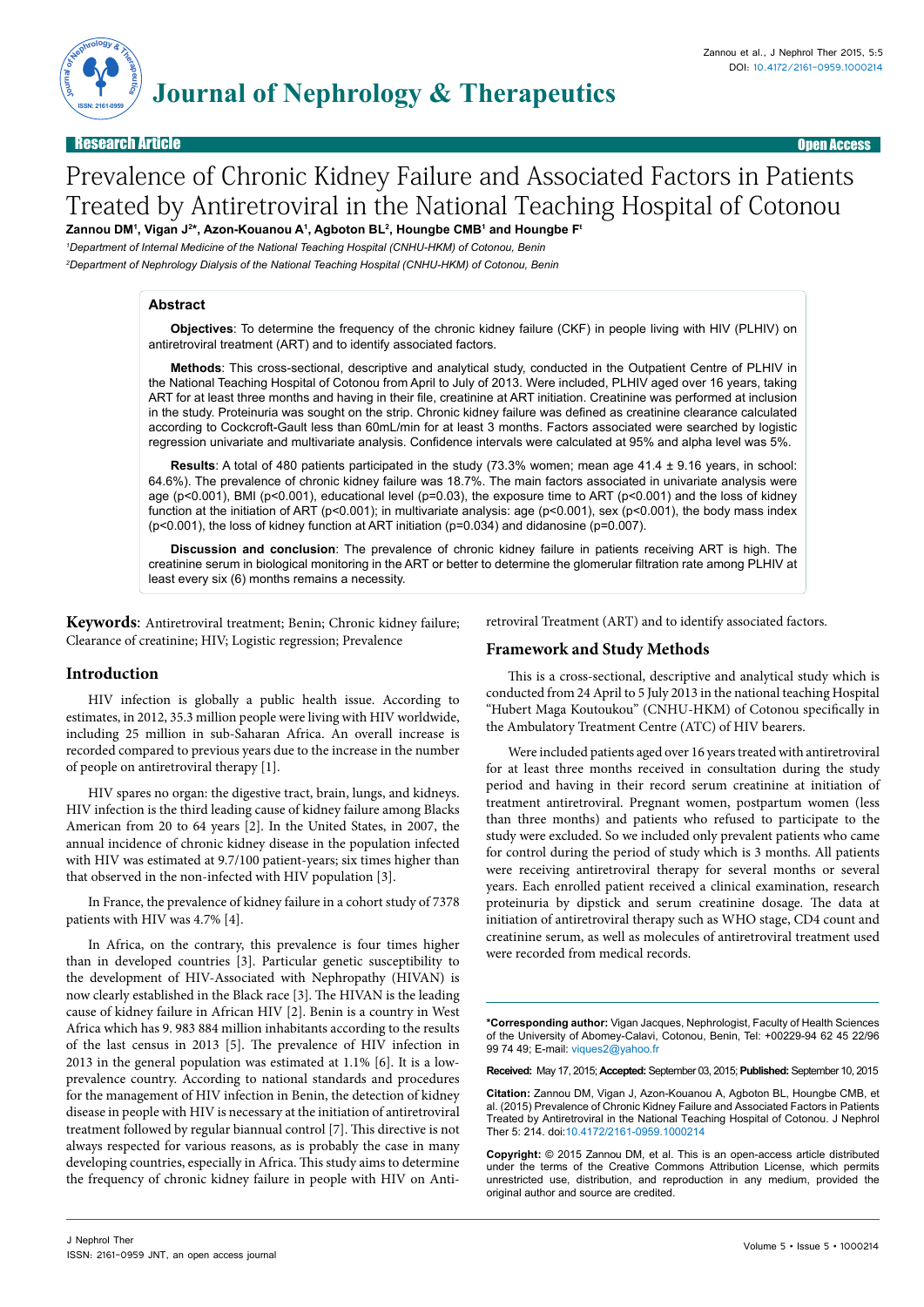Page 2 of 6

**Number N=480 Percentage**

**Hypertension** No 87.7 Yes 12.3 **Diabetes**

No 165 96.9 Yes 15 3.1

No 359 74.8

The dependent variable was chronic kidney failure (CKF) defined by creatinine clearance calculated by Cockcroft and Gault less than 60mL/min for at least 3 months. The independent variables were sociodemographic characteristics (age, gender, and education level), the history, CD4 count at initiation, creatinine clearance at the initiation of ARV treatment, proteinuria by dipstick and molecules of ART. The data collection was done through a survey sheet. These were entered and saved using the EPI DATA 3.1 software. Their analysis was performed using STATA software. Factors associated with the chronic kidney failure were searched by logistic regression univariate and multivariate analysis. Confidence intervals were calculated at 95% and the significance level of 5%.

### **Results**

In total, 480 people living with HIV which 99.4% were living with HIV-1 were included in this study.

#### **General characteristics of the population**

Socio-demographic characteristics of the popu average age of the population was  $41.42 \pm 9.16$  years, rangerto 73 years. Other socio-demographic characteristics were Table 1.

**History and clinical data:** A history of hypertension in 12.3% of patients; 3.1% had diabetes known; and 25.2 kidney function at the initiation of antiretroviral therapy. the WHO was represented with 44.8%. Other clinical data in Table 2.

**Therapeutics characteristics:** The therapeutic first-ligne anti-retrovirals prescribed to patients based nucleosides reverse transcriptase inhibitors  $+$  one (1) no reverse transcriptase inhibitor. Those second line compr nucleosides reverse transcriptase inhibitors  $+$  one (1) prote Table 3 shows the distribution of patients according to antiretroviral drugs.

#### Prevalence of chronic kidney failure among pe **with HIV on ART**

The prevalence of chronic kidney failure in people living treated with anti-retroviral was 18.7% (Figure 1).

|                        | Number N=480 | Percentage |  |  |
|------------------------|--------------|------------|--|--|
| Age (year)             |              |            |  |  |
| < 35                   | 114          | 23.7       |  |  |
| $[35 - 41]$            | 121          | 25.2       |  |  |
| $[41-47]$              | 111          | 23.1       |  |  |
| $\geq 47$              | 134          | 30         |  |  |
| Gender                 |              |            |  |  |
| Male                   | 128          | 26.7       |  |  |
| Female                 | 73.3<br>352  |            |  |  |
| <b>Education level</b> |              |            |  |  |
| Not schooled           | 135          | 28.1       |  |  |
| Primary                | 175          | 36.5       |  |  |
| Secondary              | 146          | 30.4       |  |  |
| Higher                 | 24           | 5          |  |  |
| Origin                 |              |            |  |  |
| Cotonou                | 248          | 51.7       |  |  |
| Other cities           | 232          | 48.3       |  |  |

**Table 1**: Distribution of patients by socio-demographic characteristics.

|                                 | Yes                                                                                                                                                                                                                                                                                                    | 121                                                                                                                                                | 25.2 |  |  |  |
|---------------------------------|--------------------------------------------------------------------------------------------------------------------------------------------------------------------------------------------------------------------------------------------------------------------------------------------------------|----------------------------------------------------------------------------------------------------------------------------------------------------|------|--|--|--|
|                                 | WHO" stage at the ART initiation                                                                                                                                                                                                                                                                       |                                                                                                                                                    |      |  |  |  |
|                                 | Stage 1                                                                                                                                                                                                                                                                                                | 52                                                                                                                                                 | 10.8 |  |  |  |
| ulation: The                    | Stage 2                                                                                                                                                                                                                                                                                                | 215                                                                                                                                                | 44.8 |  |  |  |
| ging from 18                    | Stage 3                                                                                                                                                                                                                                                                                                | 191                                                                                                                                                | 39.8 |  |  |  |
| e presented in                  | Stage 4                                                                                                                                                                                                                                                                                                | 22                                                                                                                                                 | 4.6  |  |  |  |
|                                 | CD4 rate at the ART initiation                                                                                                                                                                                                                                                                         |                                                                                                                                                    |      |  |  |  |
| on was found<br>% had lost of   | < 350                                                                                                                                                                                                                                                                                                  | 454                                                                                                                                                | 94.6 |  |  |  |
| The stage 2 of<br>are presented | $\geq 350$                                                                                                                                                                                                                                                                                             | 26                                                                                                                                                 | 5.4  |  |  |  |
|                                 | <b>Body Mass Index</b>                                                                                                                                                                                                                                                                                 |                                                                                                                                                    |      |  |  |  |
|                                 | < 18.5                                                                                                                                                                                                                                                                                                 | 55                                                                                                                                                 | 11.5 |  |  |  |
| regimens of                     | $[18.5 - 25]$                                                                                                                                                                                                                                                                                          | 271                                                                                                                                                | 56.4 |  |  |  |
| on two $(02)$                   | $[25-30]$                                                                                                                                                                                                                                                                                              | 106                                                                                                                                                | 22.1 |  |  |  |
| on-nucleoside                   | $\geq 30$                                                                                                                                                                                                                                                                                              | 48                                                                                                                                                 | 10.0 |  |  |  |
| ised two (02)                   | Proteinuria                                                                                                                                                                                                                                                                                            |                                                                                                                                                    |      |  |  |  |
| ease inhibitor.                 | No                                                                                                                                                                                                                                                                                                     | 423                                                                                                                                                | 88.1 |  |  |  |
| exposure to                     | Yes                                                                                                                                                                                                                                                                                                    | 57                                                                                                                                                 | 11.9 |  |  |  |
| ople living<br>ing with HIV     | Table 2: Distribution of patients according to the history and clinic data. Kidney<br>Function; "World Health Organisation<br>Factors associated with chronic kidney failure in PLHIV on<br>univariate analysis                                                                                        |                                                                                                                                                    |      |  |  |  |
| rcentage<br>23.7                | education level (p=0.03) were associated with chronic kidney failure in<br>PLHIV. No history was associated. The body mass index ( $p<0.001$ ), the<br>time of exposure to ART ( $p<0.001$ ) and the loss of kidney function at<br>the initiation of ART ( $p<0.001$ ) were also associated (Table 4). | Among the socio-demographic factors, only age $(p<0.001)$ and                                                                                      |      |  |  |  |
| 25.2                            |                                                                                                                                                                                                                                                                                                        |                                                                                                                                                    |      |  |  |  |
| 23.1                            |                                                                                                                                                                                                                                                                                                        | CD4 rate, proteinuria and no antiretroviral molecule were not<br>associated with chronic kidney failure as shown in Table 5.                       |      |  |  |  |
| 30                              |                                                                                                                                                                                                                                                                                                        |                                                                                                                                                    |      |  |  |  |
|                                 | Factors associated with chronic kidney failure in PLHIV                                                                                                                                                                                                                                                |                                                                                                                                                    |      |  |  |  |
| 26.7                            | receiving antiretroviral treatment in multivariate analysis                                                                                                                                                                                                                                            |                                                                                                                                                    |      |  |  |  |
| 73.3                            |                                                                                                                                                                                                                                                                                                        |                                                                                                                                                    |      |  |  |  |
|                                 |                                                                                                                                                                                                                                                                                                        | In multivariate analysis, age ( $p<0.001$ ), sex ( $p<0.001$ ), the body<br>mass index (n/0.001) and the loss of kidney function at the initiation |      |  |  |  |

**Loss of KF\* at the ART initiation** 

), the body mass index (p<0.001) and the loss of kidney function at the initiation of antiretroviral therapy (p=0.034) remained associated with chronic kidney failure in PLHIV. The didanosine (6.85 [1.59-29.43], p=0.007) was associated and patients treated with this drug had nearly seven (7) times the risk of developing chronic kidney failure than those who were not treated by this molecule as shown in Table 6.

#### **Discussion**

All patients were received and examined by the same doctor who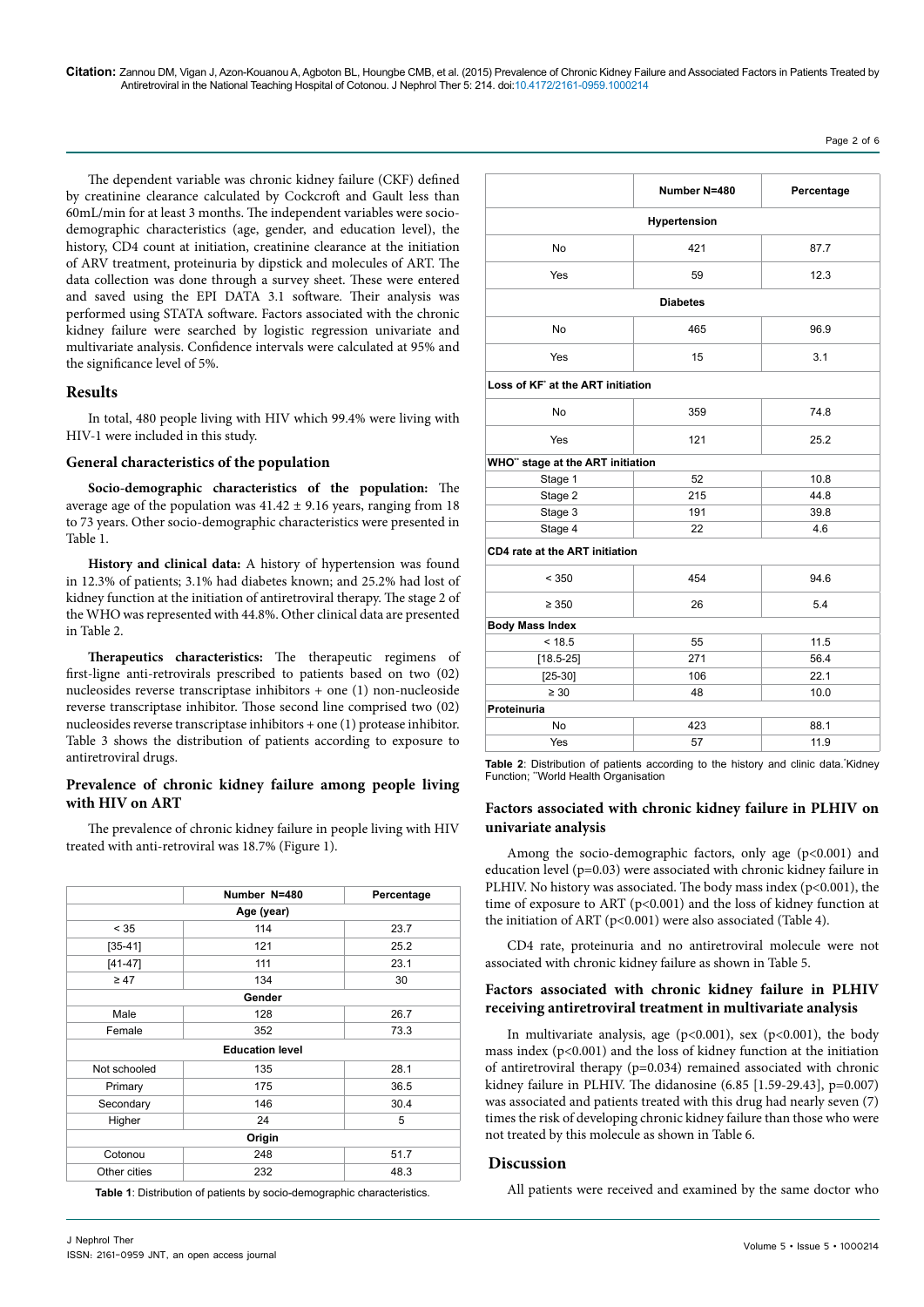|                                                    | Number N=480   | Percentage |  |  |  |
|----------------------------------------------------|----------------|------------|--|--|--|
| <b>Nucleoside Reverse Transcriptase Inhibitors</b> |                |            |  |  |  |
| Zidovudine (AZT)                                   | 412            | 85.8       |  |  |  |
| Lamivudine (3TC)                                   | 471            | 98.1       |  |  |  |
| Stavudine (D4T)                                    | 228            | 47.5       |  |  |  |
| Abacavir (ABC)                                     | 16             | 3.3        |  |  |  |
| Didanosine (DDI)                                   | 12             | 2.5        |  |  |  |
| Emtricitabine (FTC)                                | 3              | 0.6        |  |  |  |
| <b>Nucleotide Reverse Transcriptase Inhibitor</b>  |                |            |  |  |  |
| Ténofovir (TDF)                                    | 62             | 12.9       |  |  |  |
| Non Nucleoside Reverse Transcriptase Inhibitors    |                |            |  |  |  |
| Efavirenz (EFV)                                    | 286            | 59.6       |  |  |  |
| Névirapine (NVP)                                   | 206            | 42.9       |  |  |  |
| <b>Protease Inhibitors</b>                         |                |            |  |  |  |
| Lopinavir (LPV)                                    | 42             | 8.7        |  |  |  |
| Indinavir (IDV)                                    | 18             | 3.7        |  |  |  |
| Nelfinavir (NFV)                                   | 10             | 2.1        |  |  |  |
| Saquinavir (SQV)                                   | 4              | 0.8        |  |  |  |
| Amprénavir (APV)                                   | $\overline{2}$ | 0.4        |  |  |  |
|                                                    |                |            |  |  |  |

**Table 3:** Distribution of patients according to exposure to antiretroviral drugs.



carried out the data collection. The serum creatinine dosage was performed in the same laboratory. It's a single centre study though.

#### **Prevalence of chronic kidney failure in people with HIV**

There is a high variability in the prevalence of kidney failure in people with HIV. This is related to the parameters of assessment of kidney function that differ from one study to another. It can be qualitative or quantitative proteinuria associated or not with an estimate of the glomerular filtration rate. According to Naicker, the prevalence of chronic kidney disease in Sub-Saharan Africa varied between 6% and 48.5% [8]. Emem studying kidney disease defined by the presence of proteinuria positive dipstick and/or serum creatinine higher than or equal to 132 μmol/L (15 mg/L) in seropositive-HIV patients in Nigeria had found a prevalence of 38% [9]. Similarly, in Uganda, Andia had found a prevalence of chronic kidney disease to 48.5% in Patients with HIV [10].

The observed prevalence in our study (18.7%) is higher than that observed in Rwanda (2.4%) [11]. In this Rwandan study led by Wyatt et al., [11] it is the equation of MDRD (Modification of Diet in Renal

|                                      | CKF' n (%) | No CKF'n<br>(%) | OR [IC-95%]               | P       |
|--------------------------------------|------------|-----------------|---------------------------|---------|
| Age (years)                          |            |                 |                           | $0.001$ |
| < 35                                 | 13(11.4)   | 101(88.6)       | 1                         |         |
| $[35 - 41]$                          | 19(15.7)   | 102(84.3)       | $1.44[0.67 -$<br>3.08]    |         |
| $[41 - 47]$                          | 14(12.6)   | 97(87.4)        | $1.12[0.50 -$<br>2.50]    |         |
| $\geq 47$                            | 44(32.8)   | 90(67.2)        | $3.79[1.92 -$<br>7.501    |         |
| <b>Education level</b>               |            |                 |                           | 0.03    |
| Not schooled                         | 27(20.0)   | 108(80.0)       | 1                         |         |
| Primary                              | 42(24.0)   | 133(76.0)       | $1.26[0.73 -$<br>$2.18$ ] |         |
| Secondary                            | 19(13.0)   | 127(87.0)       | $0.59[0.31 -$<br>$1.13$ ] |         |
| Higher                               | 2(8.3)     | 22(91.7)        | $0.36[0.08 -$<br>1.641    |         |
| <b>BMI</b> "                         |            |                 |                           | <0.001  |
| < 18.5                               | 30(54.5)   | 25(45.5)        | 5.43[2.94-<br>10.04]      |         |
| $[18.5 - 25]$                        | 49(18.1)   | 222(81.9)       | 1                         |         |
| $[25-30]$                            | 9(8.5)     | 97(91.5)        | $0.42[0.19 -$<br>0.88]    |         |
| $\geq 30$                            | 2(4.2)     | 46(95.8)        | $0.19[0.04 -$<br>0.831    |         |
| <b>Exposure time (month)</b>         |            |                 |                           | < 0.001 |
| < 29                                 | 14(11.7)   | 106(88.3)       | 1                         |         |
| $[29-51]$                            | 15(12.5)   | 105(87.5)       | $1.08[0.49 -$<br>$2.35$ ] |         |
| $[51-97]$                            | 26(21.7)   | 94(78.3)        | $2.09[1.03 -$<br>4.24]    |         |
| $\geq 97$                            | 35(29.2)   | 85(70.8)        | $3.11[1.57 -$<br>$6.16$ ] |         |
| Loss of KF" at the ARV<br>initiation |            |                 |                           | $0,001$ |
| No                                   | 43(12.0)   | 316(88.0)       | 1                         |         |
| Yes                                  | 47(38.8)   | 74(61.2)        | $4.67[2.87 -$<br>7.58]    |         |

**Table 4:** Factors associated with chronic kidney failure in PLVIH in univariate aanalysis.

Disease) that was used to estimate the GFR.

In Europe, Mocroft had found in a study of chronic kidney failure in patients infected with HIV a prevalence of 3.5%. In this study, chronic kidney failure was defined as a glomerular filtration rate less than or equal to 60 mL / min/1.73 m2 dating back at least three months [12].

The highest prevalence's are observed in black Africa. This can be explained by the fact that in a HIV population, the black is more affected by the kidney disease than the white [8].

#### **Factors associated with chronic kidney failure among HIV patients on antiretroviral treatment in univariate analysis**

Chronic kidney failure affects all age groups in this population. We observed that age was associated with chronic kidney failure; and those over 47 years had more than 3 times the risk (OR=3.79; p<0.001) of developing chronic kidney failure. Emem had found that age was associated with chronic kidney failure (p=0.016). He noted that more patients are older; more the risk to chronic kidney failure appears [9].

We observed the level of education was associated with the occurrence of chronic kidney failure (p=0.03) and a subject of primary level and HIV carrier had a higher risk (OR [95%] = 1.26 [0.73 to 2.18])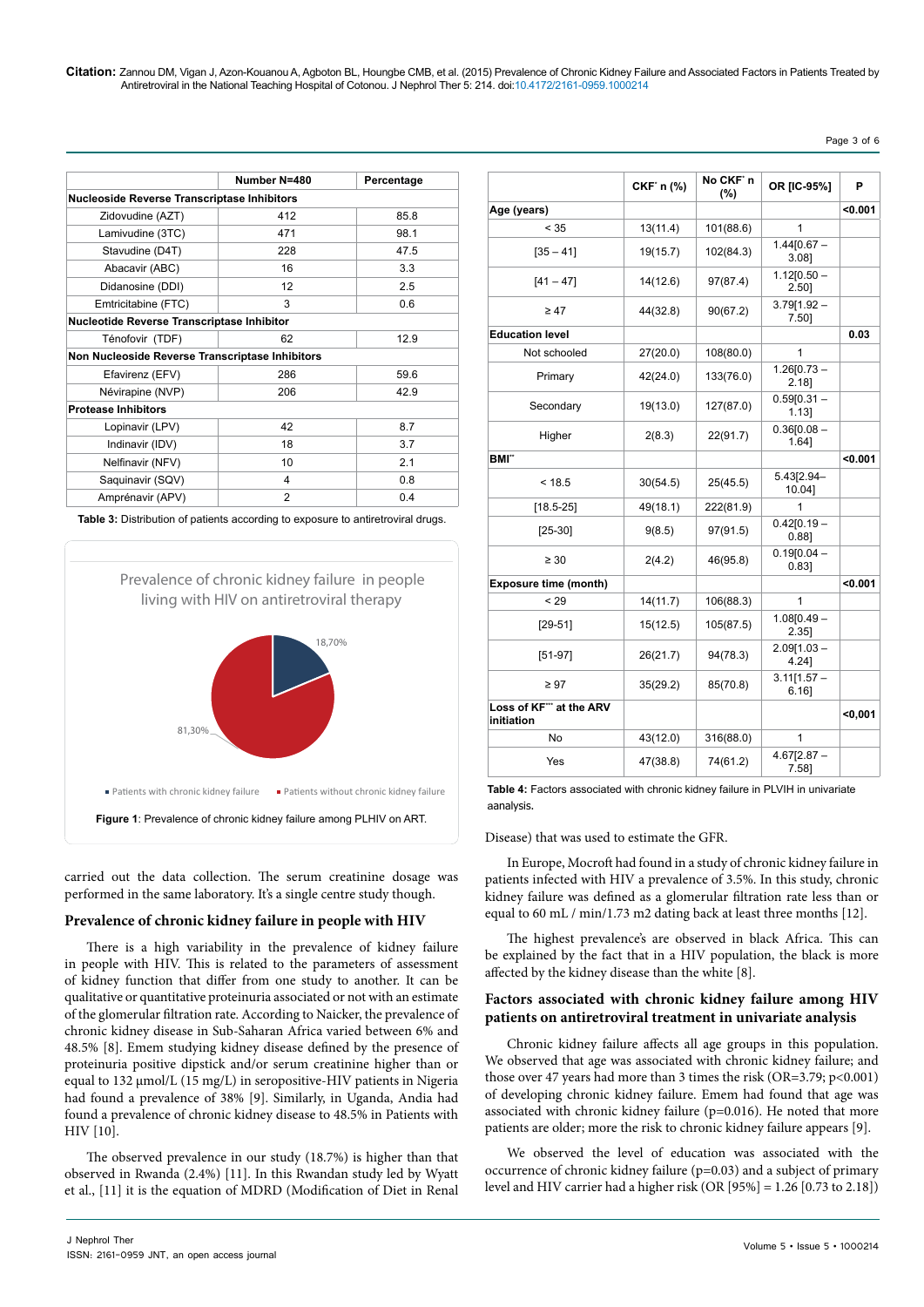|                               |          | CKF' n (%) No CKF' n (%) | OR [IC-95%]               | P    |
|-------------------------------|----------|--------------------------|---------------------------|------|
| Gender                        |          |                          |                           | 0.05 |
| Male                          | 17(13.3) | 111(86.7)                | 1                         |      |
| Female                        | 73(20.7) | 279(79.3)                | $1.70[0.96 -$<br>$3.02$ ] |      |
| Hypertension                  |          |                          |                           | 0.17 |
| No                            | 75(17.8) | 346(82.2)                | $\mathbf{1}$              |      |
| Yes                           | 15(25.4) | 44(74.6)                 | $1.57[0.83 -$<br>2.97]    |      |
| <b>Diabetes</b>               |          |                          |                           | 0.17 |
| No                            | 89(19.1) | 376(80.9)                | 1                         |      |
| Yes                           | 1(6.7)   | 14(93.3)                 | $0.30[0.03 -$<br>2.32]    |      |
| WHO" stage at<br>initiation   |          |                          |                           | 0.23 |
| Stage 1                       | 6(11.5)  | 46(88.5)                 | 1                         |      |
| Stage 2                       | 45(20.9) | 170(79.1)                | $2.02[0.81 -$<br>$5.05$ ] |      |
| Stage 3                       | 37(19.4) | 154(80.6)                | $1.84[0.73 -$<br>4.631    |      |
| Stage 4                       | 2(9.1)   | 20(90.9)                 | $0.76[0.14 -$<br>4.13]    |      |
| <b>CD4 rate at initiation</b> |          |                          |                           | 0.12 |
| < 350                         | 82(18.1) | 372(81.9)                | 1                         |      |
| $\geq 350$                    | 8(30.8)  | 18(69.2)                 | $2.01[0.84 -$<br>4.79]    |      |
| Proteinuria                   |          |                          |                           | 0.17 |
| No                            | 75(17.8) | 346(82.2)                | 1                         |      |
| Yes                           | 15(25.4) | 44(74.6)                 | $1.57[0.83 -$<br>2.97]    |      |
| <b>Didanosine</b>             |          |                          |                           | 0.06 |
| No                            | 85(18.2) | 383(81.8)                | 1                         |      |
| Yes                           | 5(41.7)  | 7(58.3)                  | 3.21 [0.99-<br>10.38]     |      |
| Indinavir                     |          |                          |                           | 0.34 |
| No                            | 85(18.4) | 377(81.6)                | 1                         |      |
| Yes                           | 5(27.8)  | 13(72.2)                 | 1.70 $[0.59 -$<br>4.911   |      |
| Lamivudine                    |          |                          |                           | 0.29 |
| No                            | 3(33.3)  | 6(66.7)                  | 1                         |      |
| Yes                           | 87(18.5) | 384(81.5)                | $0.45$ [0.11 -<br>1.84]   |      |

**Table 5:** Factors not associated with chronic kidney failure in PLHIV treated by ART in univariate analysis.

of developing chronic kidney failure. Emem et al. did not observe any relationship between the level of education and the occurrence of kidney disease in people living with HIV (p=0.423) [9]. However, in recent years, socioeconomic factors are recognized as major determinants of general population health status [13]. So for Krop et al., the occurrence of chronic kidney disease seems to be correlated to education [14].

According to Emem et al. a low Body Mass Index was associated with kidney disease in HIV infected patients (p<0.001) [9]. Indeed, more than half of patients (59.2%) in this study were thin. We also found that BMI was associated with chronic kidney failure and lean patients had more than 5 times the risk of developing chronic kidney failure (OR [95% CI] = 5.43 [2.94 - 10.04], p<0.001).

The time of exposure to antiretroviral therapy was associated with the occurrence of chronic kidney failure (p<0.001). Our results show that the risk of developing chronic kidney failure increases with the exposure time (Table 4).

The loss of kidney function at the initiation of ART was associated with chronic kidney failure (p=0.034). The loss of kidney function was observed in 121 patients at the initiation of ART. It persisted in only 47 patients at the time of the study. We note that kidney function improved in 74 patients after the initiation of ART. We can explain that by many patients had acute kidney injury at the initiation of antiretroviral therapy which has evolved favorably after care. The HIVAN (HIV-Associated Nephropathy) is the first diagnosed kidney disease in people living with HIV in most studies [9,15]. These polymorphic clinical manifestations appear rare in Europe due to the early management of these patients [16]. The diagnostic confirmation of HIVAN requires achieving renal histological examination.

The sex was not associated with chronic kidney failure in our study (P=0.05). Emem et al. had found no link between gender and chronic kidney failure (OR =  $0.062$ ; P =  $0.80$ ) [9]. Cailhol et al. on the contrary had found that gender was associated with chronic kidney failure in people with HIV in Burundi, and female had a higher risk (OR=4.7; P<0.01) [17].

Hypertension is not associated with chronic renal failure (P=0.17). Hypertension is known as a "traditional risk factor" of chronic kidney failure in the general population and more with HIV patients. Indeed, Flandre and al. had found in France, in 2011, in a study of risk factors for chronic kidney disease in patients infected with HIV-1 that hypertension was associated with chronic kidney failure in these patients (OR=2 39, p<0.01) [4]. Krawczyk et al. had found in the United States that taking anti-hypertensive treatment is a factor associated with chronic kidney failure (p=0.004) [18]. It's important to note also that hypertension is one of the criteria used by the Infectious Diseases Society of America (IDSA) to describe HIV patients with a high risk of developing kidney disease [19].

Diabetes is found in only 3.1% of patients and was not significantly associated with chronic kidney failure (p=0.17). Diabetes is already a traditional risk factor for chronic kidney disease in the general population. Several studies had demonstrated that diabetes plays an important role in kidney disease in the HIV infected patients [3,10,20]. Krawczyk et al. in the United States (p=0.259) and Flandre et al. in France (p=0.30) did not find an association between diabetes and chronic kidney failure among HIV infected patients [4,18].

Proteinuria was not associated with chronic kidney failure in PLHIV (P=0.17). But early diagnosis of proteinuria is essential in HIV infected patients, because the abnormal increase in the urinary excretion of protein precede the elevation of serum creatinine and decreased glomerular filtration rate [21]. For Zaidana, urinary protein profile is a very interesting diagnostic guidance tool because it predicts the type of histological lesions [22].

CD4 count at initiation of antiretroviral therapy was not associated with chronic kidney failure (P=0.12). Several authors showed a significant relationship between CD4 count at initiation of ARV treatment and the occurrence of chronic kidney failure [3,9,20,23]. The severe immunosuppression generally favors the occurrence of opportunistic events (infectious, diarrhea, tuberculosis) that can be a source of renal impairment.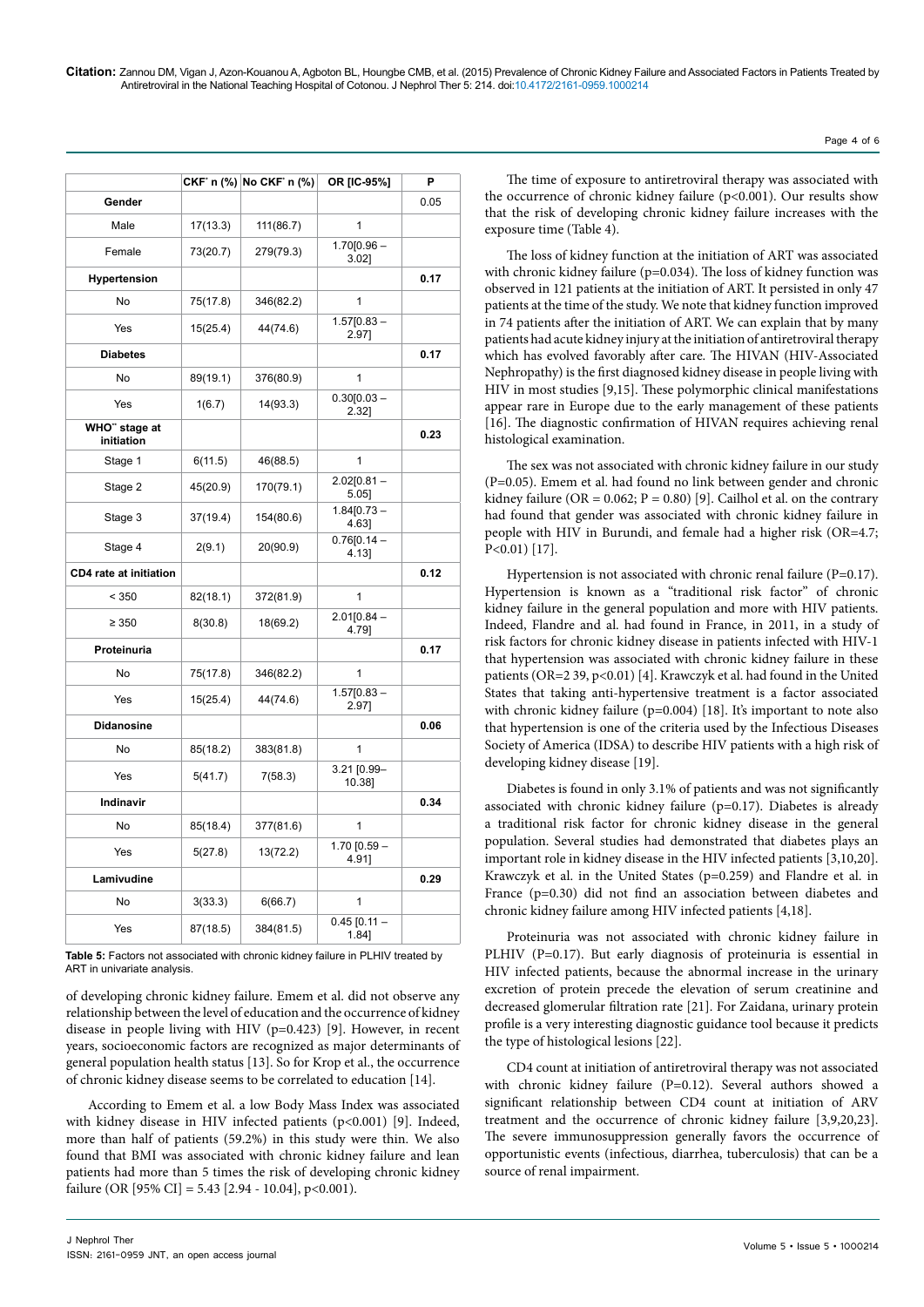#### Page 5 of 6

|                                      | CKF' n (%) | No CKF' n (%) | OR gross [IC-95%]  | OR adjusted [IC-95%] | P                |
|--------------------------------------|------------|---------------|--------------------|----------------------|------------------|
| Age (years)                          |            |               |                    |                      | <sub>0.001</sub> |
| < 35                                 | 13(11.4)   | 101(88.6)     |                    | 1                    |                  |
| $[35 - 41]$                          | 19(15.7)   | 102(84.3)     | 1.44 [0.67-3.08]   | 2.01 [0.87-4.66]     |                  |
| $[41 - 47]$                          | 14(12.6)   | 97(87.4)      | 1.12 [0.50-2.50]   | 1.11 [0.45-2.73]     |                  |
| $\geq 47$                            | 44(32.8)   | 90(67.2)      | 3.79 [1.92-7.50]   | 4.84 [2.13-11.00]    |                  |
| Gender                               |            |               |                    |                      | < 0.001          |
| Male                                 | 17(13.3)   | 111(86.7)     | 1                  | 1                    |                  |
| Female                               | 73(20.7)   | 279(79.3)     | 1.70 [0.96-3.02]   | 3.82 [1.85-7.89]     |                  |
| BMI"                                 |            |               |                    |                      | < 0.001          |
| < 18.5                               | 30(54.5)   | 25(45.5)      | 5.43 [2.94-10.04]  | 5.95 [2.94-12.04]    |                  |
| $[18.5 - 25]$                        | 49(18.1)   | 222(81.9)     | 1                  | $\mathbf{1}$         |                  |
| $[25-30]$                            | 9(8.5)     | 97(91.5)      | $0.42$ [0.19-0.88] | $0.36$ [0.16-0.82]   |                  |
| $\geq 30$                            | 2(4.2)     | 46(95.8)      | $0.19$ [0.04-0.83] | $0.11$ [0.02 - 0.54] |                  |
| Loss of KF" at the ARV<br>initiation |            |               |                    |                      | 0.034            |
| No                                   | 43(12.0)   | 316(88.8)     | 1                  | $\mathbf{1}$         |                  |
| Yes                                  | 47(38.8)   | 74(61.2)      | 4.67 [2.87-7.58]   | 1.89 [1.05-3.42]     |                  |
| <b>Didanosine</b>                    |            |               |                    |                      | 0.007            |
| No                                   | 85(18.2)   | 383(81.8)     |                    | 1                    |                  |
| Yes                                  | 5(41.7)    | 7(58.3)       | 3.21 [0.99-10.38]  | 6.85 [1.59-29.43]    |                  |

Table 6: Multivariate analysis of factors associated with chronic kidney failure in patients receiving ARV treatment. Chronic Kidney Failure; "Body Mass Index; "'Kidney Function

#### **Factors associated with chronic kidney failure in people living with HIV on antiretroviral treatment in multivariate analysis**

In multivariate analysis, age, sex, body mass index, didanosine and the loss of kidney function at the initiation of antiretroviral therapy were significantly associated with the occurrence of chronic kidney failure. Didanosine is a nucleoside reverse transcriptase inhibitor. It has rarely been implicated in the occurrence of kidney disease in people living with HIV. It generally results in these patients a proximal tubular dysfunction [24]. Gupta was found that of 164 cases of Fanconi syndrome, 83% were on tenofovir, 74% in ritonavir and 43% in didanosine [24]. We can also mention that the intensity of digestive disorders arising from the use of didanosine limit adequate hydration of patients which could lead to chronic kidney failure. In most studies, the molecules ARV most often associated with chronic kidney disease are tenofovir, indinavir, ritonavir and abacavir [7,25].

In our study, tenofovir was used by 12.9% of our patients and was not associated with the occurrence of chronic kidney failure. Indeed tenofovir molecule is controversial in numbers of studies. Someone had found that the use of long-term tenofovir resulted in a net decrease of glomerular flow filtration [26,27]; by against other showed a good renal safety of tenofovir [28-30]. Overall, it seems that tenofovir is not nephrotoxic in the long term at least when it is prescribed in patients without renal impairment [31].

#### **Conclusion**

The prevalence of chronic kidney failure is relatively high (18.7%) in our study. Factors associated with chronic kidney failure in univariate analysis were: age, body mass index, education level, exposure time to antiretroviral treatment and the loss of kidney function at the initiation of antiretroviral treatment. In multivariate analysis: age, sex, body mass index, the loss of kidney function at initiation of ART and didanosine were associated.

It is important to ensure systematic monitoring of serum creatinine or better to determine glomerular filtration rate among PLHIV at least every six (6) months.

#### **Declaration of conflict of interest**

None

#### **References**

- 1. [UNAIDS \(2012\) UNAIDS Report 2012.](http://www.unaids.org/sites/default/files/en/media/unaids/contentassets/documents/epidemiology/2012/gr2012/20121120_UNAIDS_Global_Report_2012_with_annexes_fr.pdf)
- 2. Winston J, Deray G, Hawkins T, Szczech L, Wyatt C, et al. (2008) Kidney [Disease in Patients with HIV Infection and AIDS. Clin Infect Dis 47: 1449-1457.](http://www.ncbi.nlm.nih.gov/pubmed/18947327)
- 3. [Gupta SK, Eustace JA, Winston JA, Boydstun II, Ahuja TS, et al. \(2005\)](http://www.ncbi.nlm.nih.gov/pubmed/15889353)  [Guidelines for the Management of Chronic Kidney Disease in HIV-Infected](http://www.ncbi.nlm.nih.gov/pubmed/15889353)  [Patients: Recommendations of the HIV Medicine Association of the Infectious](http://www.ncbi.nlm.nih.gov/pubmed/15889353)  [Diseases Society of America. Clin Infect Dis 40: 1559-1585.](http://www.ncbi.nlm.nih.gov/pubmed/15889353)
- 4. [Flandre P, Pugliese P, Cuzin L, Isnard-Bagnis C, Tack I, et al. \(2011\) Risk](http://www.ncbi.nlm.nih.gov/pubmed/21566114)  [Factors of Chronic Kidney Disease in HIV-infected Patients. Clin J Am Soc](http://www.ncbi.nlm.nih.gov/pubmed/21566114)  [Nephrol 6: 1700-1707.](http://www.ncbi.nlm.nih.gov/pubmed/21566114)
- 5. [National Institute for Statistics and Economic Analysis \(2013\) Interim results for](http://www.insae-bj.org/actualites/Atelier-evaluation-qualite-donnees-rgph4.html)  [the fourth general census of population and housing.](http://www.insae-bj.org/actualites/Atelier-evaluation-qualite-donnees-rgph4.html)
- 6. [UNAIDS Benin, Report 2013.](http://aidsinfo.unaids.org)
- 7. [National Program of Fight against AIDS/STI \(2012\) Policy, standards and](http://www.grandir.sidaction.org/documents/politique-normes-et-procedures-pour-la-prise-en-charge-des-personnes-vivant-avec-le-vih-au-benin/)  [procedures for the care of people living with HIV in Benin. Cotonou, NACP.](http://www.grandir.sidaction.org/documents/politique-normes-et-procedures-pour-la-prise-en-charge-des-personnes-vivant-avec-le-vih-au-benin/)
- 8. [Naicker S, Fabian J \(2010\) Risk factors for the development of chronic kidney](http://www.ncbi.nlm.nih.gov/pubmed/20979964)  [disease with HIV/AIDS. Clin Nephrol 74: 51-56.](http://www.ncbi.nlm.nih.gov/pubmed/20979964)
- 9. [Emem CP, Arogundade F, Sanusi A, Adelusola K, Wokoma F et al. \(2008\) Renal](http://www.ncbi.nlm.nih.gov/pubmed/18065807)  [disease in HIV-seropositive patients in Nigeria: an assessment of prevalence,](http://www.ncbi.nlm.nih.gov/pubmed/18065807)  [clinical features and risk factors. Nephrol Dial Transplant 23: 741-746.](http://www.ncbi.nlm.nih.gov/pubmed/18065807)
- 10. [Choi AI, Rodriguez RA, Bacchetti P, Bertenthal D, Volberding PA, et al. \(2007\)](http://www.ncbi.nlm.nih.gov/pubmed/17942954)  [Racial differences in End-Stage renal disease in HIV infection versus Diabetes.](http://www.ncbi.nlm.nih.gov/pubmed/17942954)  [J Am Soc Nephrol 18: 2968-2974.](http://www.ncbi.nlm.nih.gov/pubmed/17942954)